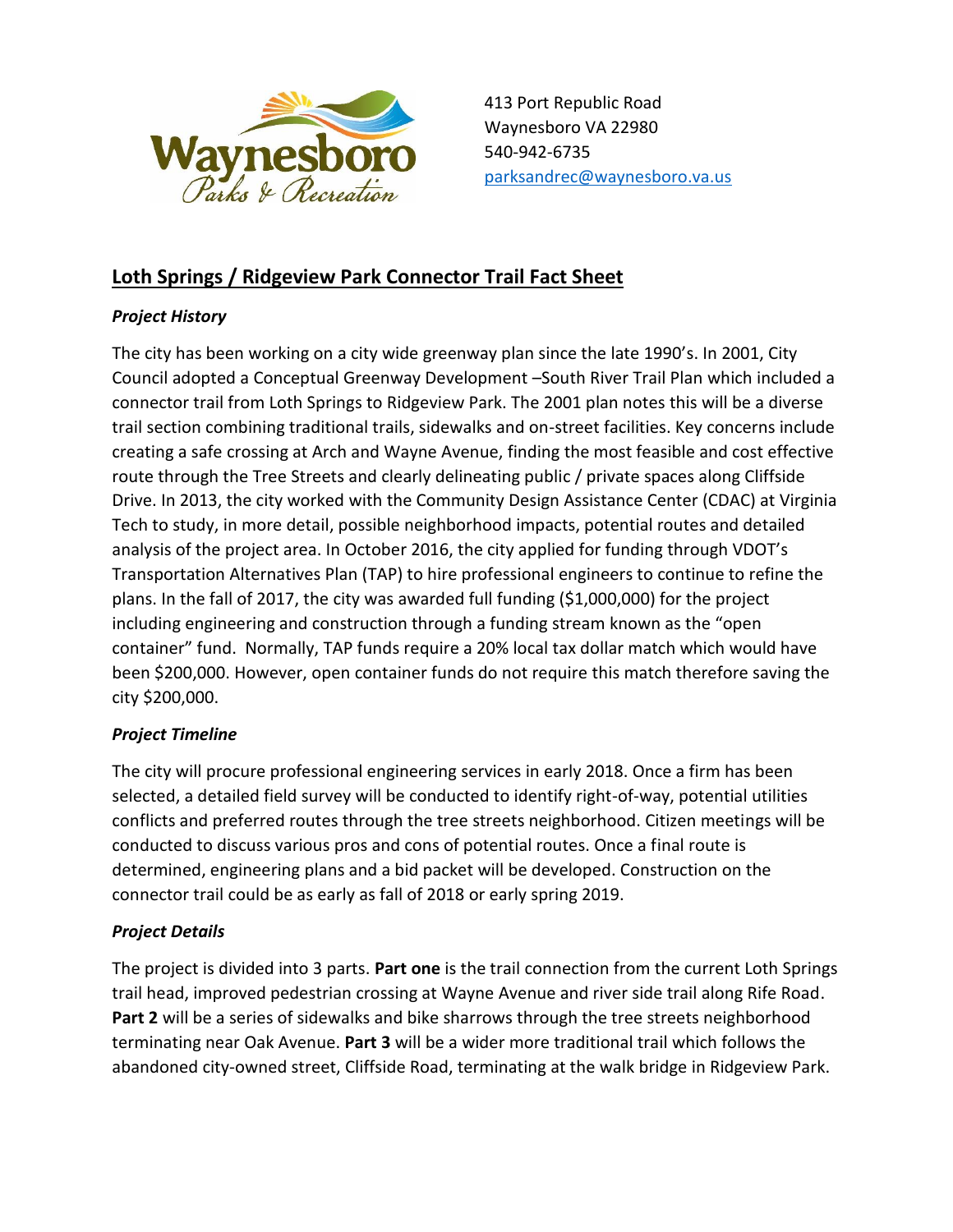#### *What is a greenway?*

Greenways are often referred to as linear open spaces. They frequently follow rivers, streams, scenic roads and abandoned rail roads. Connecting neighborhoods (people), businesses and parks (public spaces) are the core of any successful greenway system. Following the success of the current greenway trail along the South River and the immense popularity of Ridgeview Park, connecting these areas with the safest, shortest and most scenic route for all citizens to enjoy is a priority.

#### *What will this trail / greenway look like?*

The connector trail will be a combination of paved asphalt paths and traditional city sidewalks. Widths will vary depending on location and will be between 5 and 10 feet wide.

#### *Don't greenways increase thefts in neighborhoods?*

Actually, research suggests the opposite is true. The more people walking or biking on a trail serves as a deterrent to would-be thieves. See study below:

Rails to Trial study – Safe Communities

[https://safety.fhwa.dot.gov/ped\\_bike/docs/rt\\_safecomm.pdf](https://safety.fhwa.dot.gov/ped_bike/docs/rt_safecomm.pdf)

#### *Will my property value decrease?*

Some studies actually show that property values increase after trails and paths are built. See the studies below:

[http://headwaterseconomics.org/wp-content/uploads/Trail\\_Study\\_51-property-value-bike-paths](http://headwaterseconomics.org/wp-content/uploads/Trail_Study_51-property-value-bike-paths-residential-areas.pdf)[residential-areas.pdf](http://headwaterseconomics.org/wp-content/uploads/Trail_Study_51-property-value-bike-paths-residential-areas.pdf)

[http://www.nrpa.org/globalassets/journals/jlr/2005/volume-37/jlr-volume-37-number-3-pp-321-](http://www.nrpa.org/globalassets/journals/jlr/2005/volume-37/jlr-volume-37-number-3-pp-321-341.pdf) [341.pdf](http://www.nrpa.org/globalassets/journals/jlr/2005/volume-37/jlr-volume-37-number-3-pp-321-341.pdf)

<http://www.americantrails.org/resources/adjacent/sumadjacent.html>

[http://www.livablebuckhead.org/wp-content/uploads/2012/04/The-Impact-of-Trail-on-Single-Family-](http://www.livablebuckhead.org/wp-content/uploads/2012/04/The-Impact-of-Trail-on-Single-Family-Residential-Property-Values.pdf)[Residential-Property-Values.pdf](http://www.livablebuckhead.org/wp-content/uploads/2012/04/The-Impact-of-Trail-on-Single-Family-Residential-Property-Values.pdf)